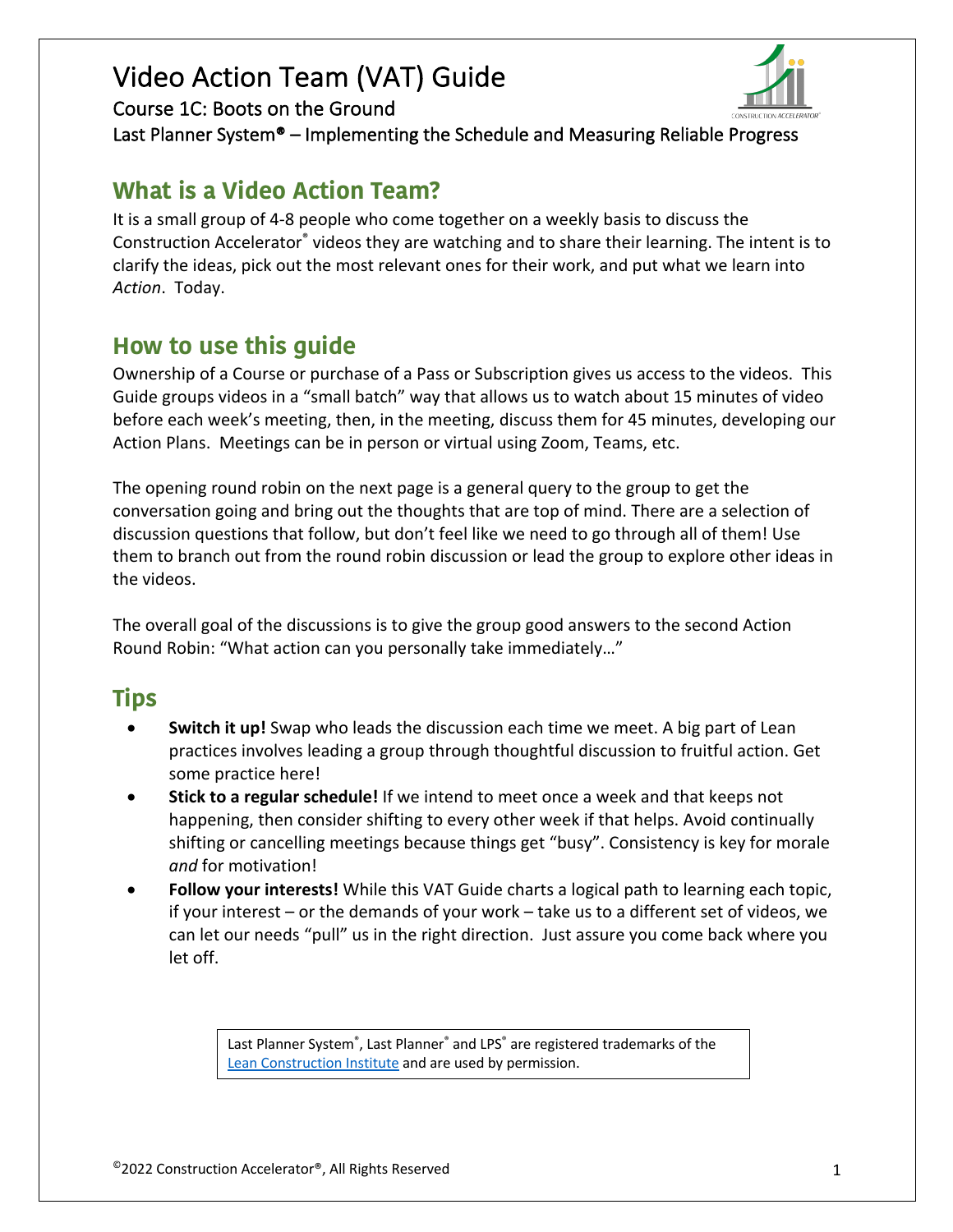Course 1C: Boots on the Ground

Last Planner System® – Implementing the Schedule and Measuring Reliable Progress

### **Session 1: The Daily Huddle**

Topic 404

#### **PREPARATION**

**WATCH: 3 Highlighted Videos: "Daily Huddle: Why", "Daily Huddle: How To", and "Daily Huddle: Tips"** (Note: this is more than 15 minutes, but the videos are 3 needed parts of the whole discussion.)

#### **DO: The first Action Item** *if* **you have a team doing Daily**

**Huddles:** Take a 1 minute video of your team (or just the co-workers around you) in a Daily Huddle asking the 3 Questions: yesterday, today and tomorrow.

#### **OPENING ROUND ROBIN**

- What was the most important or interesting point in these videos from your perspective?
- Was there something you didn't understand or didn't agree with?

#### **DISCUSSION QUESTIONS (Choose from these)**

- What is a Daily Huddle? How is it part of the Last Planner System®?
- Who can/should participate in the Daily Huddle in YOUR work?
- Why are you urged to limit it to 10-15 minutes?
- We bump into each other on the jobsite frequently; so why not just communicate then?
- What is the best room/area "set up" for good Daily Huddles with all teammates standing around the visual? How might this meeting area "evolve" as the project progresses?
- What does this mean?: "We want informed decisions that tie in to one plan, rather than a piecemeal plan that may be out of date by the time you talk to the next guy."

#### **ACTION ROUND ROBIN**

- When is the best time of day for YOUR Daily Huddle?
- Where is the best place for your Daily Huddle; and how will everyone's work this week be visual to everyone?
- What action for YOU flows from Jeff Sutherland's admonition: "We want aggressive teams that come out of the Daily Huddle knowing the most important thing they need to accomplish that day and how it fits in with the rest of the team."

#### **PLUS/DELTA (2 Minutes)**

• What did you like about today's session and what would you change for the next time?

#### **TAKEAWAY ROUND ROBIN**

*In two words what is your big Takeaway today?*



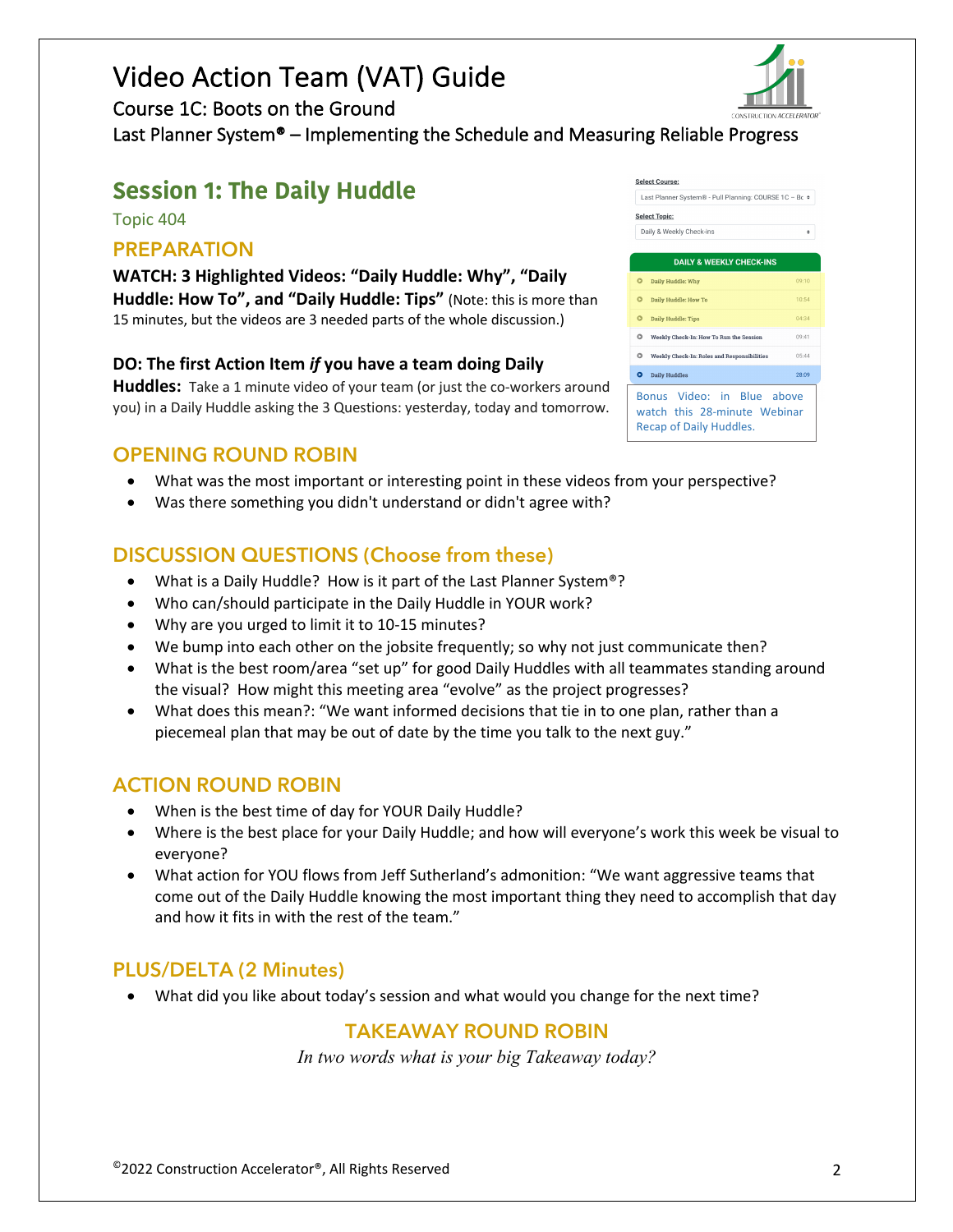

Course 1C: Boots on the Ground

Last Planner System® – Implementing the Schedule and Measuring Reliable Progress

#### **Session 2: Weekly Check-Ins**

Topic 404

#### **PREPARATION**

**WATCH: 2 Highlighted Videos: "Weekly Check-In: How to Run the Session", and "Weekly Check-In: Roles and Responsibilities"**

**READ:** https://leandesignconstructionblog.com/kanban-boardsfor-constraint-removal/ (This is a recently improved way of tracking Constraints not discussed in the videos.)

|   | <b>Select Course:</b>                                  |       |
|---|--------------------------------------------------------|-------|
|   | Last Planner System® - Pull Planning: COURSE 1C - Bc · |       |
|   | <b>Select Topic:</b>                                   |       |
|   | Daily & Weekly Check-ins                               | ٠     |
|   |                                                        |       |
|   | <b>DAILY &amp; WEEKLY CHECK-INS</b>                    |       |
| o | Daily Huddle: Why                                      | 09:10 |
| o | Daily Huddle: How To                                   | 10:54 |
| O | <b>Daily Huddle: Tips</b>                              | 04:34 |
| Q | Weekly Check-In: How To Run the Session                | 09:41 |
| ۵ | <b>Weekly Check-In: Roles and Responsibilities</b>     | 05:44 |
|   | <b>Daily Huddles</b>                                   | 28:09 |

**DO: The second Action Item below the video:** "Weekly Work Plan Boards".

#### **OPENING ROUND ROBIN**

- What was the most important or interesting point in these videos from your perspective?
- Was there something you didn't understand or didn't agree with?

#### **DISCUSSION QUESTIONS (Choose from these)**

- Why is it best to perform the Weekly Check-In at the *beginning* of the foreman's meeting?
- What is your current PPC? What is your "target" PPC?
- What is the best way for YOU to document your team's previous week? Is it value or waste?
- Why do we want to assure there is at least one Milestone every week?
- Discuss the flow of the discussion: Did, Should, Can, Will. How does that structure the meeting?
- Why is it important to have your Phase Pull Plan near your Weekly Work Plan boards?
- Why is it valuable to plan weeks 4, 5 and 6 in detail?
- What is the "trigger" for doing the next Phase Pull Plan?
- Discuss: "Flow where you can, pull where you can't, push when you must."

#### **ACTION ROUND ROBIN**

- Discuss what role each team member should/can play during the Weekly Check-In session.
- What action can you take to make your Weekly Check-In more valuable to the foremen?

#### **PLUS/DELTA**

• What did you like about today's session and what would you change for the next time?

#### **TAKEAWAY ROUND ROBIN**

*In two words what is your big Takeaway today?*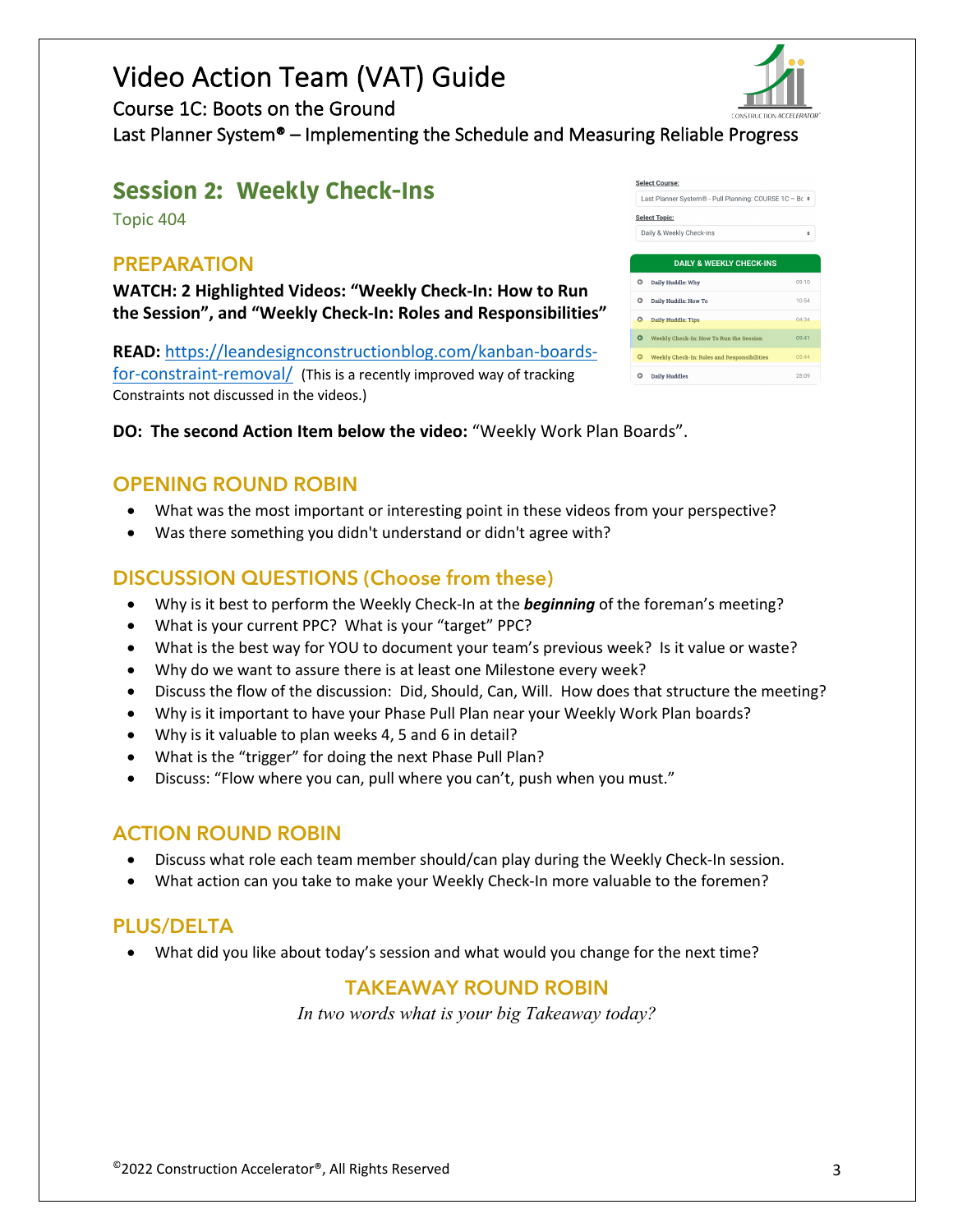Course 1C: Boots on the Ground

Last Planner System® – Implementing the Schedule and Measuring Reliable Progress

#### **Session 3: Make Work Ready**

Topic 405

#### **PREPARATION**

**WATCH: 2 Highlighted Videos: "What is the Make Work Ready Process?" and "What the Make Work Ready Process Looks Like in Real Life"**

| Last Planner System® - Pull Planning: COURSE 1C - Bc + |  |  |  |
|--------------------------------------------------------|--|--|--|
|                                                        |  |  |  |
|                                                        |  |  |  |
| ٠                                                      |  |  |  |
|                                                        |  |  |  |
| <b>MAKE WORK READY</b>                                 |  |  |  |
| 02.34                                                  |  |  |  |
| 08:33                                                  |  |  |  |
|                                                        |  |  |  |

**READ if you didn't already in Session 2:** https://leandesignconstructionblog.com/kanbanboards-for-constraint-removal/ (This is a recently improved way of tracking Constraints not discussed in the videos.)

#### **DO:** *If* **you are actually using the Last Planner System, do the 2 Action Items "Mini Milestones" and "Make Work Ready".**

#### **OPENING ROUND ROBIN**

- What was the most important or interesting point in these videos from your perspective?
- Was there something you didn't understand or didn't agree with?

#### **DISCUSSION QUESTIONS (Choose from these)**

- QUESTIONS TO ASK: Besides "What worries you about the 6 Week Lookahead Plan?" and "What's Missing in the next 6 weeks?", brainstorm OTHER QUESTIONS can you ask in order for the Make Work Ready process to be effective?
- CATEGORIES: Besides "constraints" and "material availability", what other kind of things are we looking for (or missing) when we conduct the Make Work Ready process each week?
- Discuss the concept of "Managing to the Milestones". What is it and how can YOU do it?
- Since there are still so many unknowns in the fifth and sixth weeks, what's the point of looking out 5-6 weeks for Make Work Ready? What might you discover that takes 5-6 weeks to resolve?
- How can communicating (a) to the designer the specific dates RFI answers are needed, and (b) to the owner what specific dates decisions are needed help you achieve production flow?
- What might happen if you do *not* conduct the Make Work Ready process on a weekly basis?

#### **ACTION ROUND ROBIN**

- How can YOU use the Make Work Ready process to help your entire team achieve flow?
- How can you use "visualization" of the upcoming work area to motivate and enable the Last Planners to think deeply about whether all aspects of the work is truly ready?

#### **PLUS/DELTA**

• What did you like about today's session and what would you change for the next time?

### **TAKEAWAY ROUND ROBIN**

*In two words what is your big Takeaway today?*